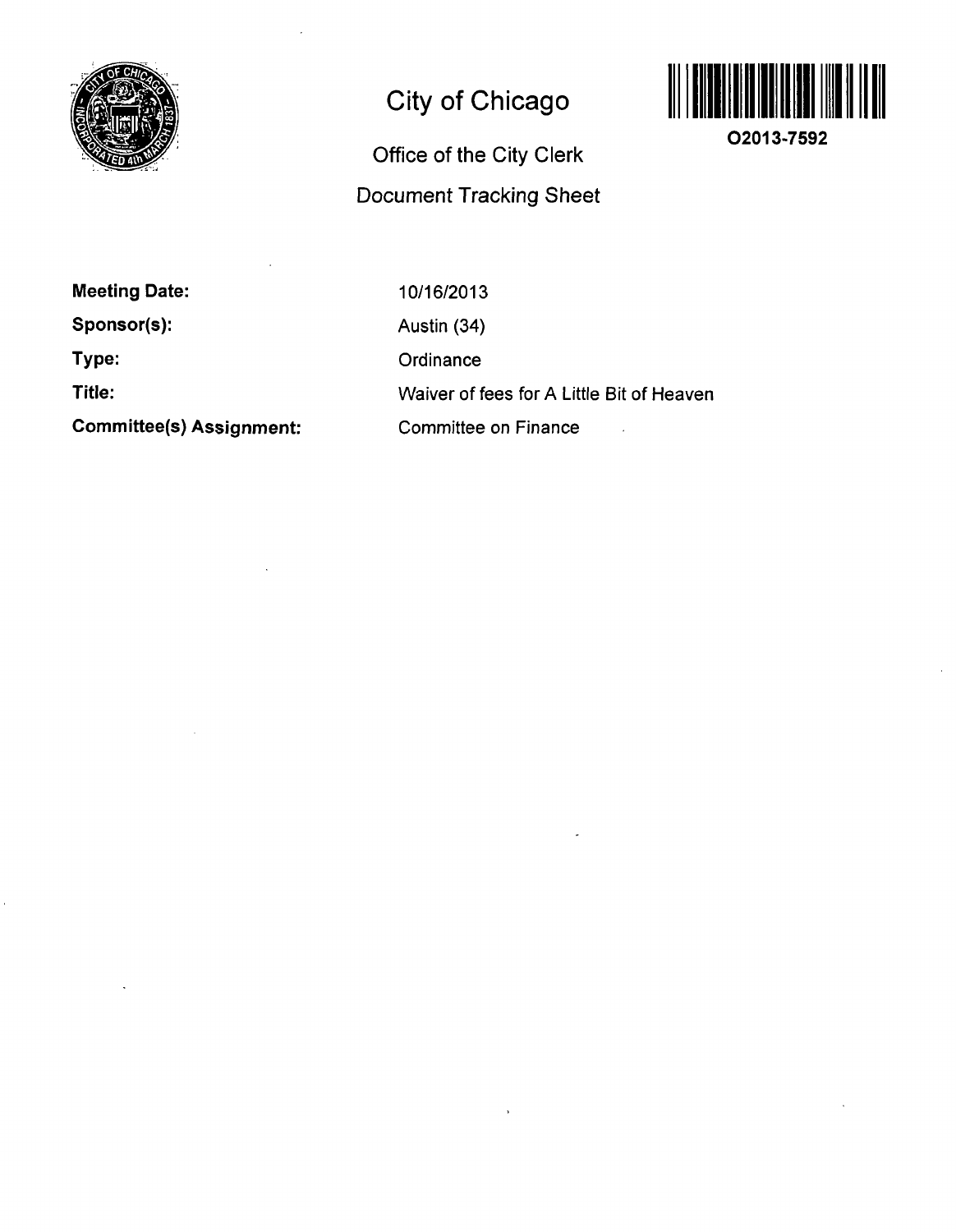### [FEE WAIVER]

### **BE IT ORDAINED BY THE CITY COUNCIL OF THE CITY OF CHICAGO**

SECTION 1. That the Commissioner of Buildings, Commissioner of Transportation, Commissioner of Streets & Sanitation, Commissioner of Fire, Commissioner of Water Management and the Director of Revenue are hereby directed to issue all necessary permits and/or licenses, as well as, grant privilege for use of the public way relating to the annual 2013 fire pump test and/or annual drain and flush in association with the City of Chicago Plumbing Inspection, whereby any and all on-site water/sewer inspection fees, all water/sewer plan review fees, be performed free of charge, notwithstanding any and all ordinances of the City of Chicago to the contrary, to the below named not-for-profit Illinois Corporation:

1. A Little Bit of Heaven, 11321 South Wentworth 60628 Fee Waiver Amount: \$655.00

Said building(s) and all appurtenances thereto shall be used exclusively for not-for-profit purposes and shall not be leased or otherwise used with a view to profit, and the work thereon shall be done in accordance with plans submitted and all of the appropriate provisions of the Municipal Code of the City of Chicago and departmental requirements and/or guidelines of the various departments of the City of Chicago, and said building(s) and all appurtenances thereto shall be completed and maintained so that all work shall comply in all respects with the issuance of all such necessary and pertinent permits and licenses.

(Job Number: 1240 Proposal)

mil

Carrie M. Austin Alderman, 34<sup>th</sup> Ward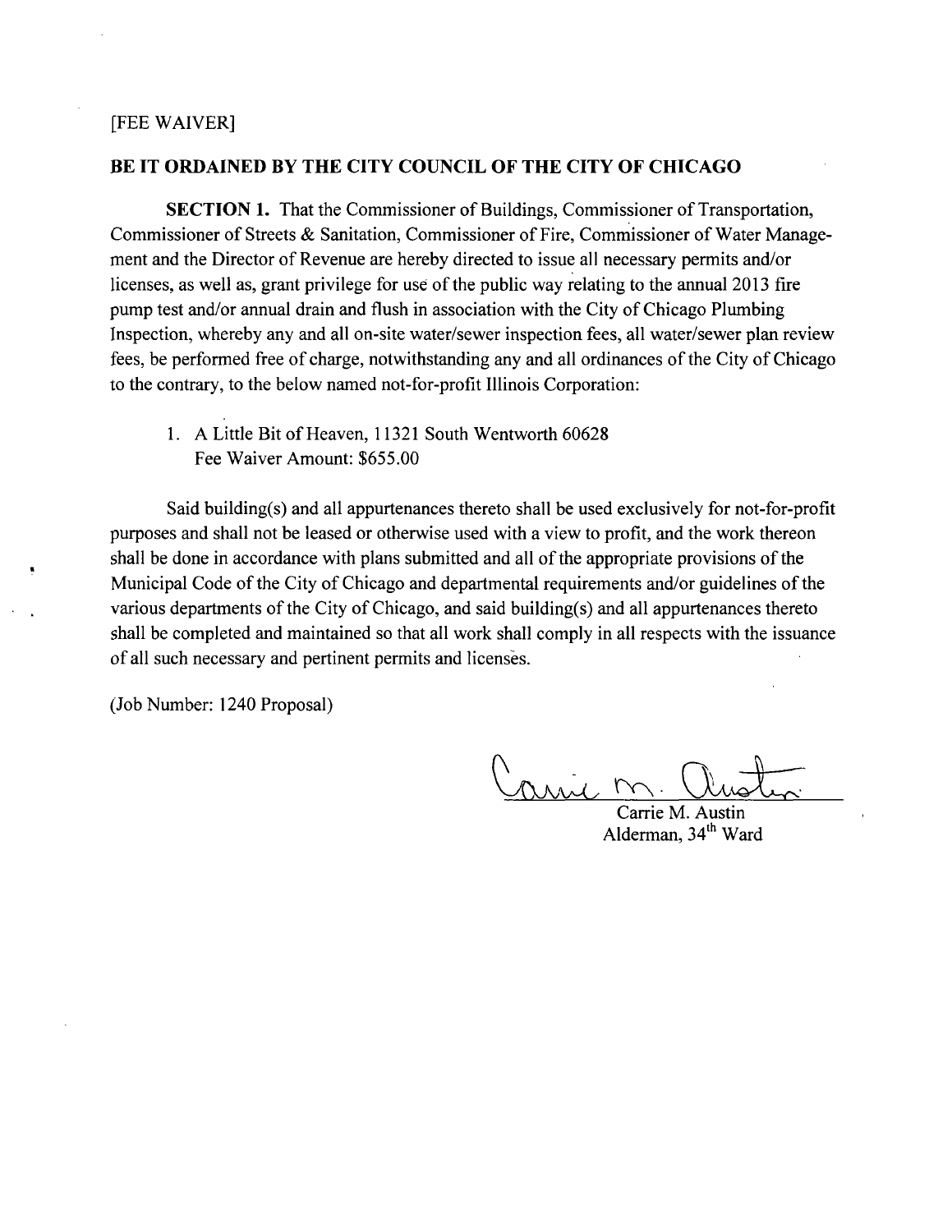| SPRINKLER FIRE PROTECTION COMPANY            |                                                     |                                        |            |
|----------------------------------------------|-----------------------------------------------------|----------------------------------------|------------|
|                                              |                                                     |                                        |            |
|                                              | PROFASTS, INC.                                      |                                        |            |
|                                              | 24121 W. Theodore St. Suite 3A Plainfield, IL 60486 | Office: 815-676-3030 Fax: 815-733-5798 |            |
|                                              |                                                     |                                        |            |
|                                              |                                                     |                                        | 09/24/2013 |
| Ms. Sheila Braxton<br>A Little Bit of Heaven |                                                     |                                        |            |

A Little Bit of Heaven 11321 S Wentworth Chicago, IL 60628

#### **Re: Annual Fire PumpTesf® 11321 S Wentworth**

Dear Ms. Braxton

We would like to take this opportunity to thank you for your business. In preparing for the 2013 inspections, we are letting our customers know our fees. The cost is as follows:  $\mathbb{Z}^2$ 

Annual full flow fire pump test- (1) fire pump: \$475.00 City of Chicago permit fee for (1) 500 GPM fire pump: \$180.00\* **TOTAL FIXED COST: \$ 655.00** 

•PROFASTS, INC. will obtain the fire pump test permit from the City of Chicago and make all necessary arrangements for scheduling your 2013 fire pump test with the Chicago Fire Prevention Bureau. Please note, if you have been issued a tax exempt letter by your alderman please forward us a copy. You may be exempt from paying the City of Chicago permit fee.

If you would like us to schedule your fire pump test with the Chicago Fire Prevention Bureau, please fax back the signed attached proposal showing your acceptance, at your earliest convenience. Your signature below indicates acceptance of this proposal.

We thank you for your attention to our proposal. If you have any questions, or if we can be of further assistance, please contact our office.

Accepted by Signature:

Date: Title

Job Number: 1240 proposal

Cordially, María Fernandez Profasts, Inc.